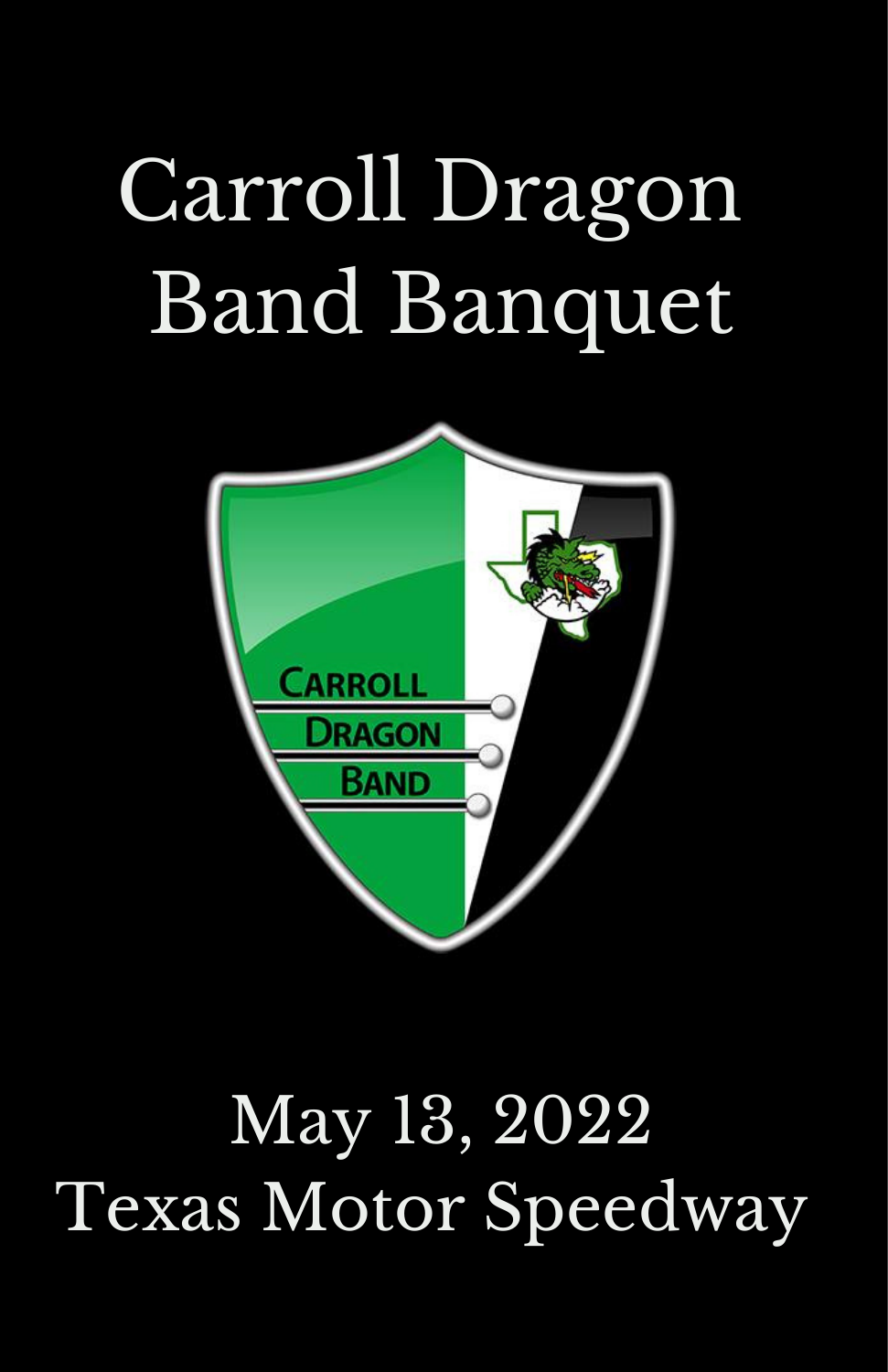# With Pride!

# For our 2022 Seniors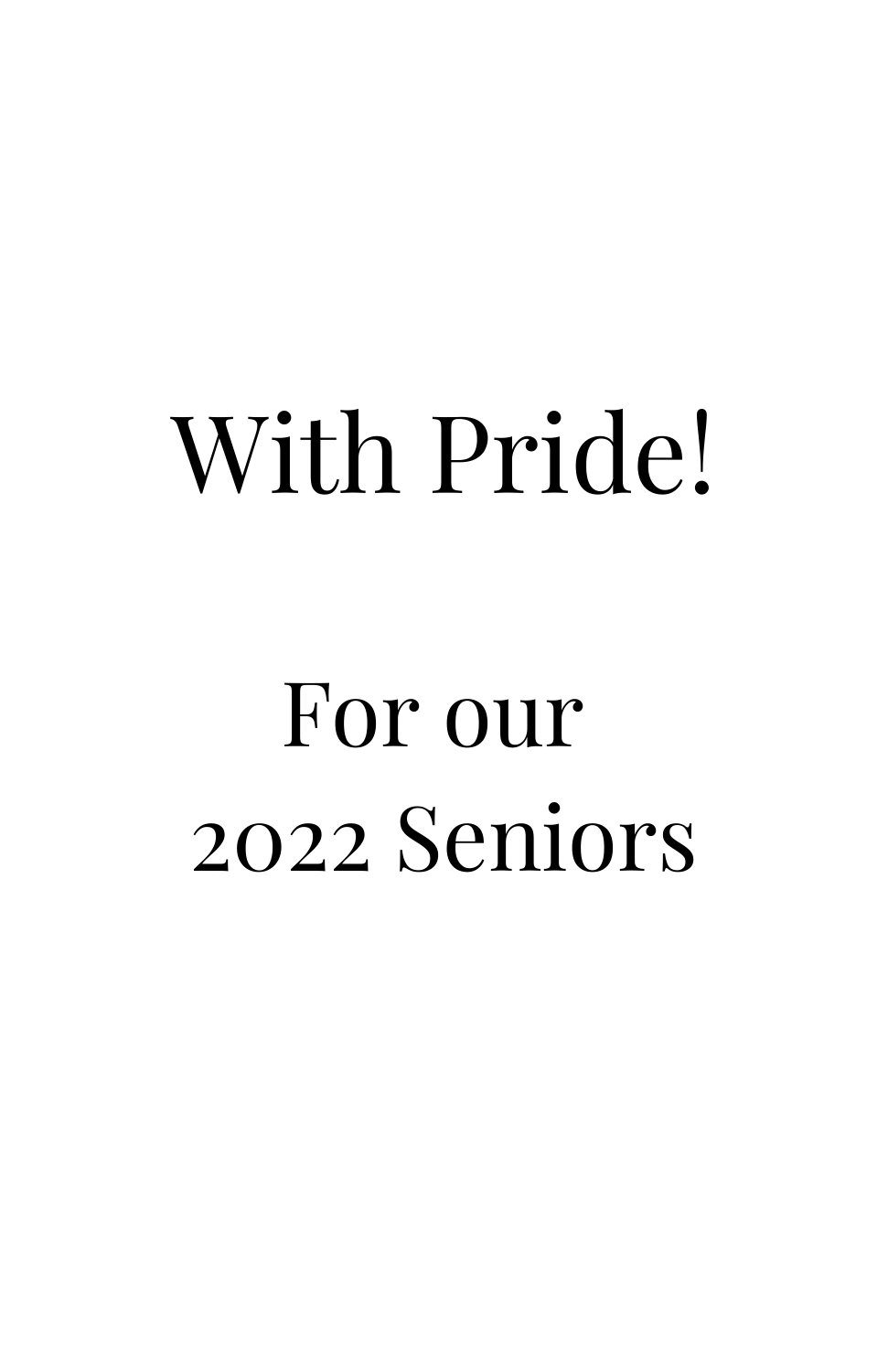# **Congratulations Senior Class of 2022**

Aidan Aalund Karla Aleman Paula Aponte Abigail Balson Ansley Bryan Federico Bulnes Denver Bush Morgan Carr Logan Clay Molly Cress Taryn Daily Isabella David Grace Drake Gavin Eke Rory Faulkner David Guess Alfred Hale Kate Hansen Noah Hill Clark Hindman Charlie Hook Andrew Johnson Tom Kersen Mattie Kleespies Max Kleespies John Morgan Koo Abigail Krasinski Nicole Krishna

Georgia Lamont Julia Lehto Ryan Lentz Cole Little Cody Loomis Emma Mann Meg McFadden Kate McLane Johnathan Miller Kyle Mulvihill Nick Nolen Cara Parsons Sophie Pascal Braeden Patterson Eri Pilon Sydney Pruitt Justin Sasek Hutton Seltzer Meg Silloway Austin Smallwood Lilly Smith Kenny Spencer David Tubbesing Isabelle Velasco Ryan Venne Josie Yeager Ainara Zurita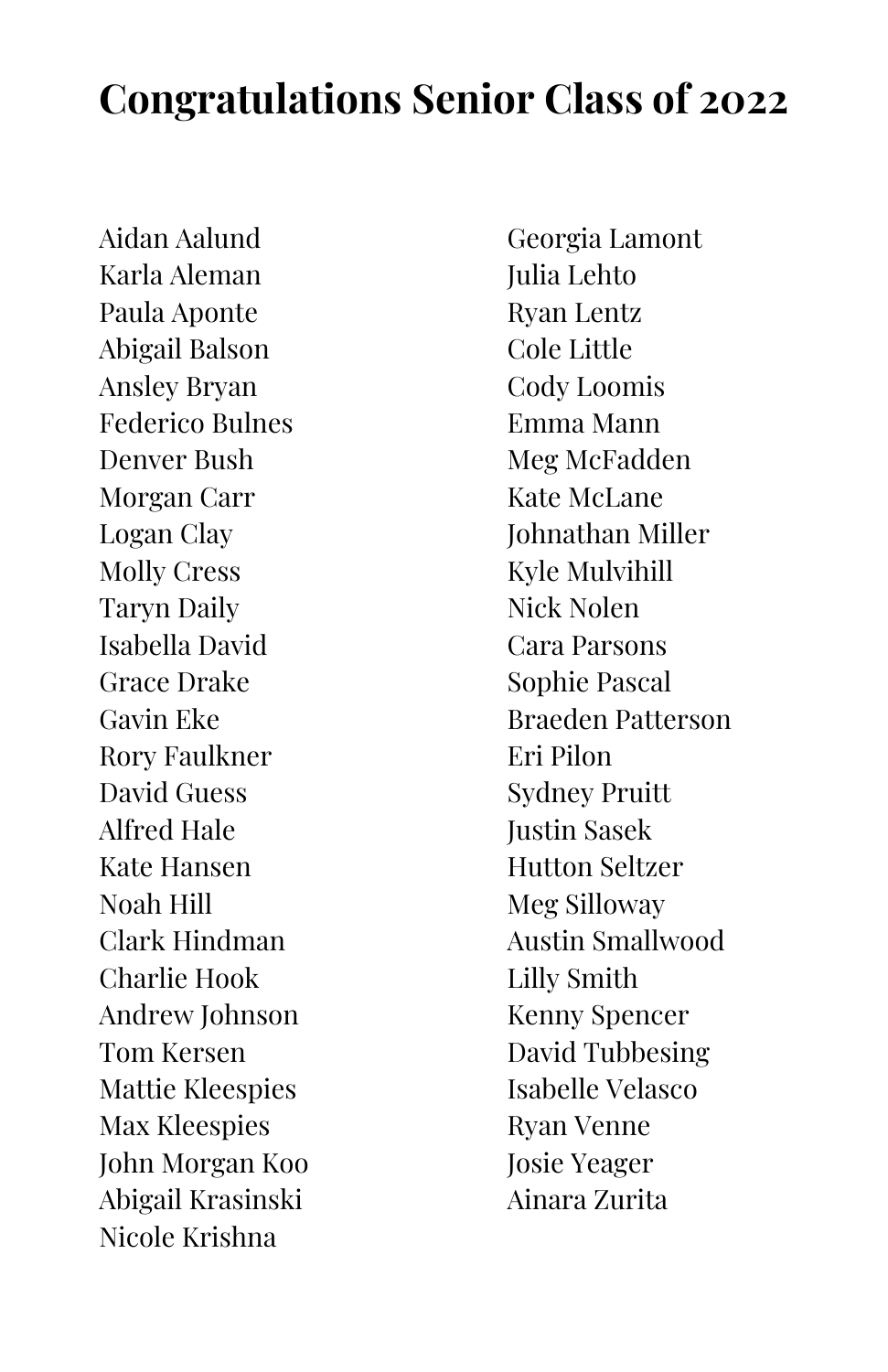# **Evening Program**

| <b>Introduction</b> | Paul LeBlanc, Band Booster President     |
|---------------------|------------------------------------------|
|                     | Grace Drake, Band Council Vice President |
| Welcome             | Georgia Lamont                           |

## **Student Perspective**

| <b>Introduction of Band Council</b> | Kate McLane                                                         |
|-------------------------------------|---------------------------------------------------------------------|
| Colorguard/Winterguard              | Sophie Pascal, Taryn Daily, and<br><b>Molly Cress</b>               |
| <b>Indoor Percussion</b>            | David Guess, Garrett Nelson, and<br>Mattie Kleespies                |
| <b>Jazz Bands</b>                   | Hannah Fonseca and Carson Crays                                     |
| <b>Marching Season</b>              | Breanna Davenport, Noah Hill,<br>Mattie Kleespies, and Paula Aponte |
| <b>Concert Bands</b>                | Fé Lau, Karla Aleman,<br>Josie Yeager, and Grace Drake              |

## **Special Awards and Recognition**

Band Program Awards TMEA Music Scholar Awards Robbie Hewitt Scholarship Louis Armstrong Award John Philip Sousa Award

## **Recognition of Seniors**

| <b>Presentation of Senior Gifts</b>                                         | Fé Lau and Breanna Davenport    |
|-----------------------------------------------------------------------------|---------------------------------|
| <b>Recognition of Senior Parents/</b><br><b>Senior Farewell</b>             | Kate McLane                     |
| <b>Closing Remarks</b>                                                      | Paul LeBlanc                    |
| <b>Introduction of Band Video</b>                                           | Carson Crays and Hannah Fonseca |
| <b>Announcement of Sweetheart &amp; Beau</b> Garrett Nelson and Anika Sinha |                                 |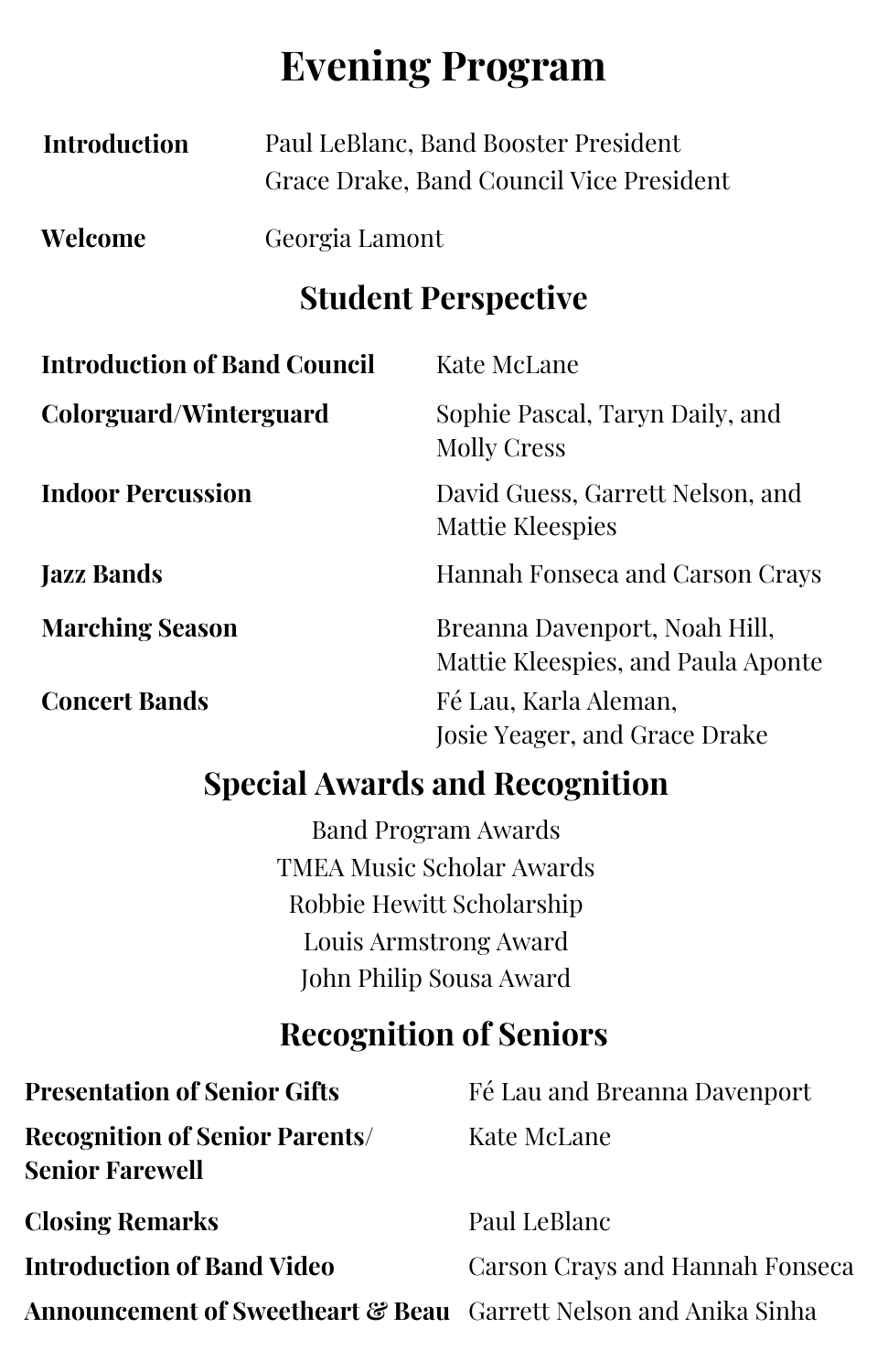# **Band Officers**

| <b>President</b>                  | Kate McLane                |
|-----------------------------------|----------------------------|
| <b>Vice President</b>             | Grace Drake                |
| <b>Historian</b>                  | <b>Breanna Davenport</b>   |
| <b>Secretary</b>                  | <b>Carson Crays</b>        |
| <b>Social Officer</b>             | <b>Josie Yeager</b>        |
| <b>Senior Representative</b>      | David Guess                |
| <b>Junior Representative</b>      | Hannah Fonseca             |
| <b>Sophomore Representative</b>   | Fé Lau                     |
| <b>Freshmen Advisors</b>          | Paula Aponte and Noah Hill |
| <b>Color Guard Representative</b> | Sophie Pascal              |

## **Drum Majors**

Mattie Kleespies, Karla Aleman, Georgia Lamont, Garrett Nelson, and Anika Sinha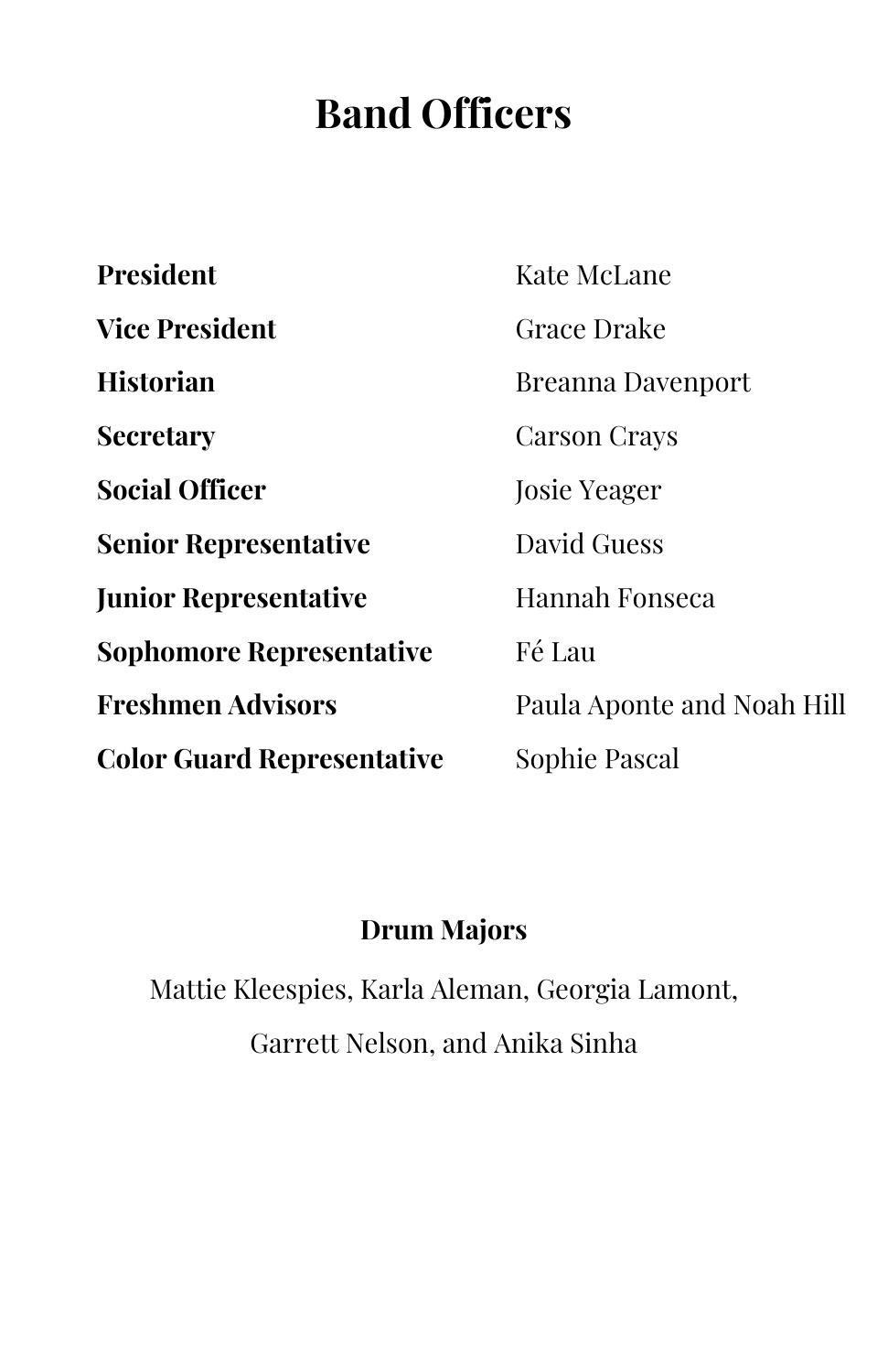

 *Sudler Shield Recipient UIL State Marching Competition Finalist - 12th Place BOA St. Louis Super Regional Finalist - 5th Place BOA Dallas Regional Finalist - 8th Place HEB Marching Competition Finalist - 6th Place Mansfield Preview of Champions - 4th Place*

## **Dragon Band Instructional Leadership**

### **Drum Majors**

Mattie Kleespies, Karla Aleman, Georgia Lamont, Garrett Nelson, and Anika Sinha

### **Section and Squad Leaders**

#### **Flute**

Kate Hansen\* Grace Drake Isabella David Elizabeth Wu Eri Pilon Makena Kao Carson Forkner

#### **Clarinet**

Cara Parsons\* Hannah Fonseca Abigail Krasinski Megan McFadden Boyang Liu Noah Hill Josie Yeager Breanna Davenport

#### **Bass Clarinet** Gavin Eke\*

**Saxophone** Abigail Balson\* Alfred Hale Ethan Phan Paula Aponte Grant Doby

#### **Trumpet**

Nicholas Parker\* Morgan Carr\* Lilly Smith Christal Andrews Riley Wolf

#### **Mellophone**

Justin Sasek\* Olivia LeBlanc Aidan Aalund

#### **Trombone**

Carson Crays\* Austin Smallwood Alexander Charlton Ainara Zurita Bejar

#### **Baritone/Euphonium**

Nicole Krishna\* Kate McLane Sunita Asgaonkar Jackson Piper

#### **Contra**

Emma Mann\* Sebastian Lanuza Jackson Dockal

#### **Percussion**

David Guess\* Denver Bush Charlie Hook Ansley Bryan\* Joey Brown Mickey Beauvais

**Color Guard**

Taryn Daily\* Sophie Pascal\* Molly Cress

#### **\*Denotes Section Leader**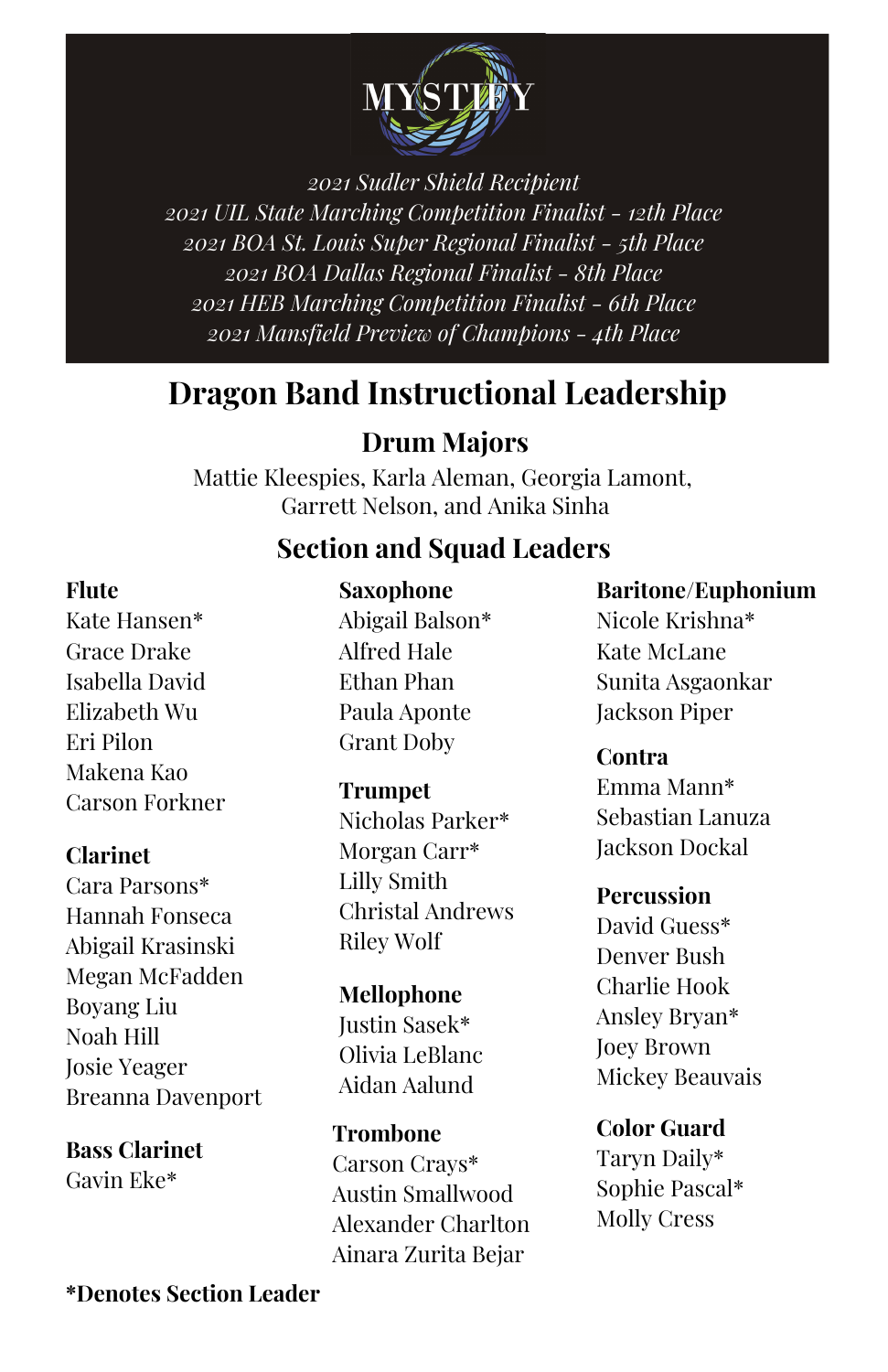

## **Dragon Band Logistical Leadership**

#### **Loading/Prop Crew**

Gavin Eke\* Hutton Seltzer Alexander Kolto Matthew Goodner Anishka Sharma Jackson Piper Alfred Hale Paula Aponte Grant Doby Aidan Aalund Carson Crays Ainara Zurita Bejar Kate McLane

#### **Librarians**

Abigail Krasinski\* Grace Drake Evan Mitchell Aleeza Virani Fé Lau Charissa Wang Rachel Vu (percussion) Carolina Bulnes (percussion)

#### **Percussion Equipment Managers**

Sydney Pruitt Ethan Arnn

**\*Denotes Captain**

#### **Uniform Crew**

Emma Mann\* Meg McFadden\* Makena Kao Dhruvi Gari Eri Pilon Lilly Smith Morgan Carr Christal Andrews Riley Wolf Aminah Gordon Justin Sasek Evan Kostov Daniel Alkhoury Margaret Thompson

#### **Field Crew**

Hannah Fonseca\* Elizabeth Wu Breanna Davenport Noah Hill Cole Little Tyler Vu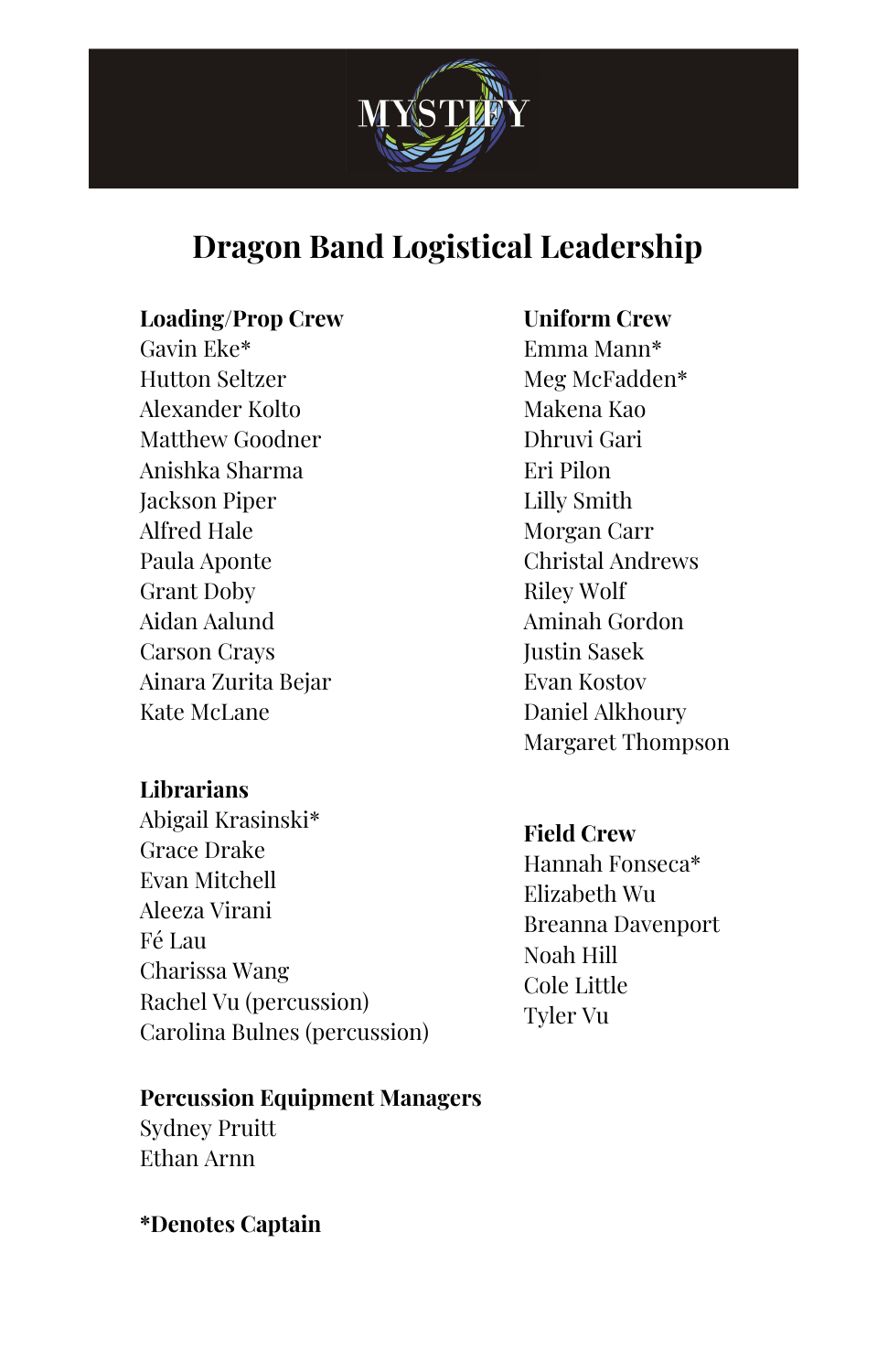## **2021-2022 Dragon Guard**

Director: James Thomas Assistant Director: Preston Hulse Staff: Grace Crews, Erica King, and Ryan Ferreira

#### **Captains:**

Sophie Pascal and Taryn Daily **Lieutenant**: Molly Cress

#### **Fall Color Guard**

Ivanna Aleman Kaylee Brabham Natalie Briggs Elizabeth Brunell Lucy Brunell Tanya Butler Molly Cress Taryn Daily Miriam Etheredge Rory Faulkner Joslyn Faulkner Maranda Fey Eliana Field Morgan Frazier McKenzee Lance Ryan Lentz Nysa Lilani Elisabeth O'Callaghan Sophie Pascal Aditi Prabhu Isabel Razo Aarya Singh Anshika Solleti Meg Silloway Madeleine Wigent

#### **Color Guard Awards**

Mansfield Preview of Champions - 1st Place Color Guard

> HEB Marching Contest - 2nd Place Color Guard

BOA Dallas - 8th Place BOA St. Louis - 5th Place UIL Region - Division 1 UIl Area - 3rd Place UIL State Marching Contest - 12th Place

#### **Varsity Winterguard**

Ivana Aleman Natalie Briggs Elizabeth Brunell Tanya Butler Molly Cress Taryn Daily Miriam Etheridge Josslyn Faulkner Rory Faulkner

Maranda Fey Eliana Field Morgan Frazier Georgia Lamont McKenzee Lance Ryan Lentz Sophie Pascal Meg Silloway Madeleine Wigent

#### **Varsity Awards**

NTCA North Forney - 1st Place NTCA Pine Tree - 1st Place NTCA - Waxahachie - 1st Place NTCA National A Class Championships - 1st Place WGI Dallas - 2nd Place WGI Tulsa - 2nd Place WGI World Championships Prelims - 11th Place WGI World Championships Semi Finals - 25th Place

#### **JV Winterguard**

Ivanna Aleman Kaylee Brabham Noah Hill Elisabeth O'Callaghan Anshika Solleti Aditi Prabhu Isabel Razo Aarya Singh

#### **JV Awards**

\*NTCA North Forney - 3rd Place NTCA Pine Tree - 3rd Place NTCA Waxahachie - 3rd Place NTCA Scholastic AA Class Championships - 5th Place \*WGI Tulsa - 6th Place *\*Denotes promoted to next higher classification*

#### **Cadet Winterguard**

Daniella Aguilar Caroline Cochran Avery Cress

Henley Merritt Kasi Spencer

#### **Cadet Awards**

NTCA North Forney - 1st Place NTCA Pine Tree - 3rd Place NTCA Keller - 1st Place NTCA Cadet Championships - 1st Place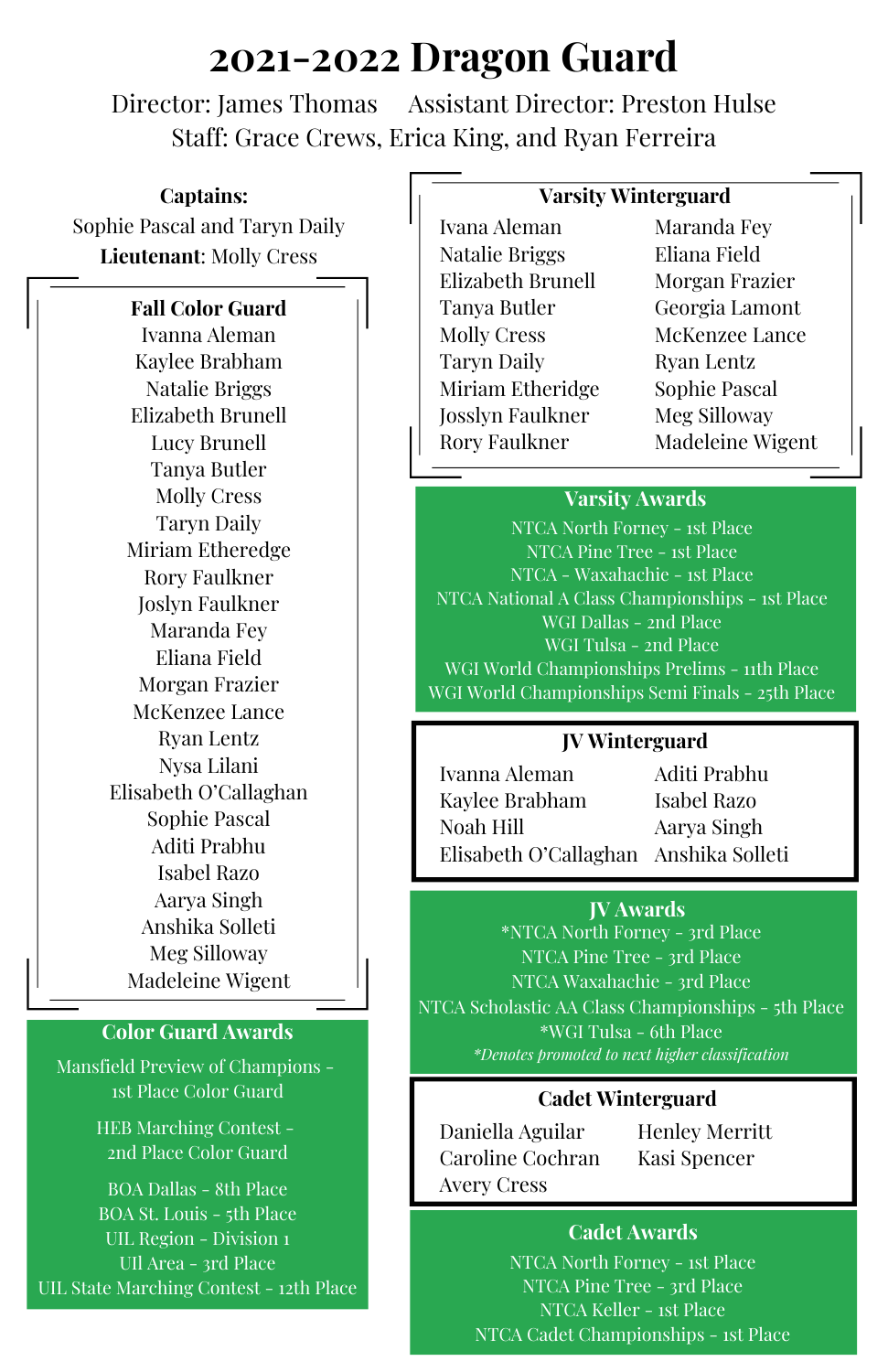# **Carroll Indoor Percussion 2022**

Directors: Jon Maynard and Nathan Rearick Staff: Maddie Wallace, Zach Rogers, and Moises Carmona Morales

> *Awards: WGI Dallas – 1st place NTCA Lewisville – 1st place NTCA Championships – 1st place WGI World Championships Semi Finalist*

Ethan Arnn Kayla Beaird Mickey Beauvais Aritra Bhar Mikey Blumberg Joey Brown Ethan Brownfield Ansley Bryan Carolina Bulnes Federico Bulnes Rowan Conley Carson Crays Breanna Davenport Elizabeth Dean Zachary Ding Jackson Dockal Molly Forst Siri Gangireddy Will Gornell

David Guess Marcus Hall Charlie Hook Mattie Kleespies Alexander Kolto John Morgan Koo Carson Lackey Sean Le Emily Maxwell Sami Menon Srimann Nambakkam Garrett Nelson Ben Pilat Sydney Pruitt Reuben Tedford Jake Tessnow Gabrielle Velasco Enrique Vezga Rachel Vu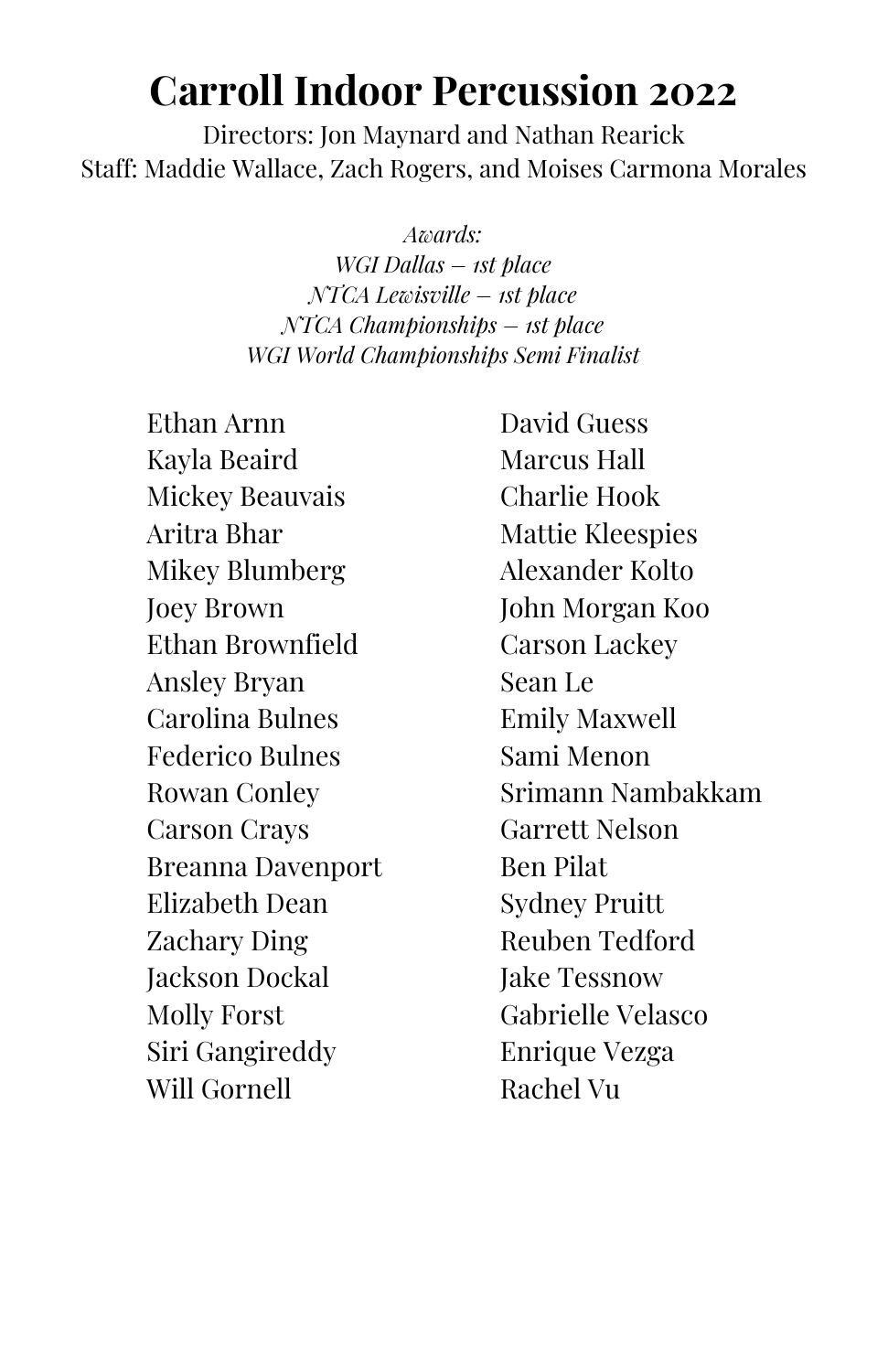## **Jazz Ensembles**

Directed by David Lown

*13 students made an All-Region jazz ensemble 4 students qualified for Area and recorded auditions for All-State Tom Kersen (pianist) was named to All-State Jazz Ensemble 2 Grand Prairie FAA Invitational Awards: Outstanding Rhythm Section, Outstanding Trombone Section, Outstanding Saxophone Section, Outstanding Rhythm Section Soloist - Gabby Tommasi Musical Orchestra: Nominated for Best Orchestra by both the Betty Buckley Awards and the Broadway Dallas awards (Elf: The Musical)*

#### Jazz Orchestra

**Alto Sax** Michelle Page Hannah Fonseca

**Tenor Sax** Bates Pulliam Chase Miller

**Bari Sax** Gavin Eke

#### **Trumpet** Nicholas Parker Clark Hindman Kyle Midkiff Andrew Johnson

**Trombone** Austin Smallwood Carson Crays Kenny Spencer

**Bass Trombone** Kyle Mulvihill

#### **Guitar** Monil Parekh

**Piano** Alexander Feng Tom Kersen

**Bass** Gabriella Tommasi

**Drums** Charlie Hook Will Gornell

#### Jazz Ensemble

**Alto Sax** Daniel Alkhoury Ken Bray

**Tenor Sax** David Tubbesing Hutton Seltzer

**Bari Sax** Santosh Madimsetty

#### **Trumpet** Owen Hindman

Luke Nicholas Alexander Kolto Ben Finkelstein Roe Johnson

**Trombone** Ali Guinn Matthew Goodner Jack Piper

**Guitar** PJ Jetton

**Piano** Matteo Longarini

**Piano/Bass** Fé Lau

**Drums** Reuben Tedford

#### Jazz Band

**Alto Sax** Christine Le Ryan Silk

**Tenor Sax** Johnathan Ewaida **Trumpet** Gabriel Pilgrim

**Trombone** Noah Klontz Ethan Hince

**Guitar** Nikhel Kamalia Zach Lacy

**Piano** Mark Pothier

**Bass** Sophia Kelly

**Drums** Molly Forst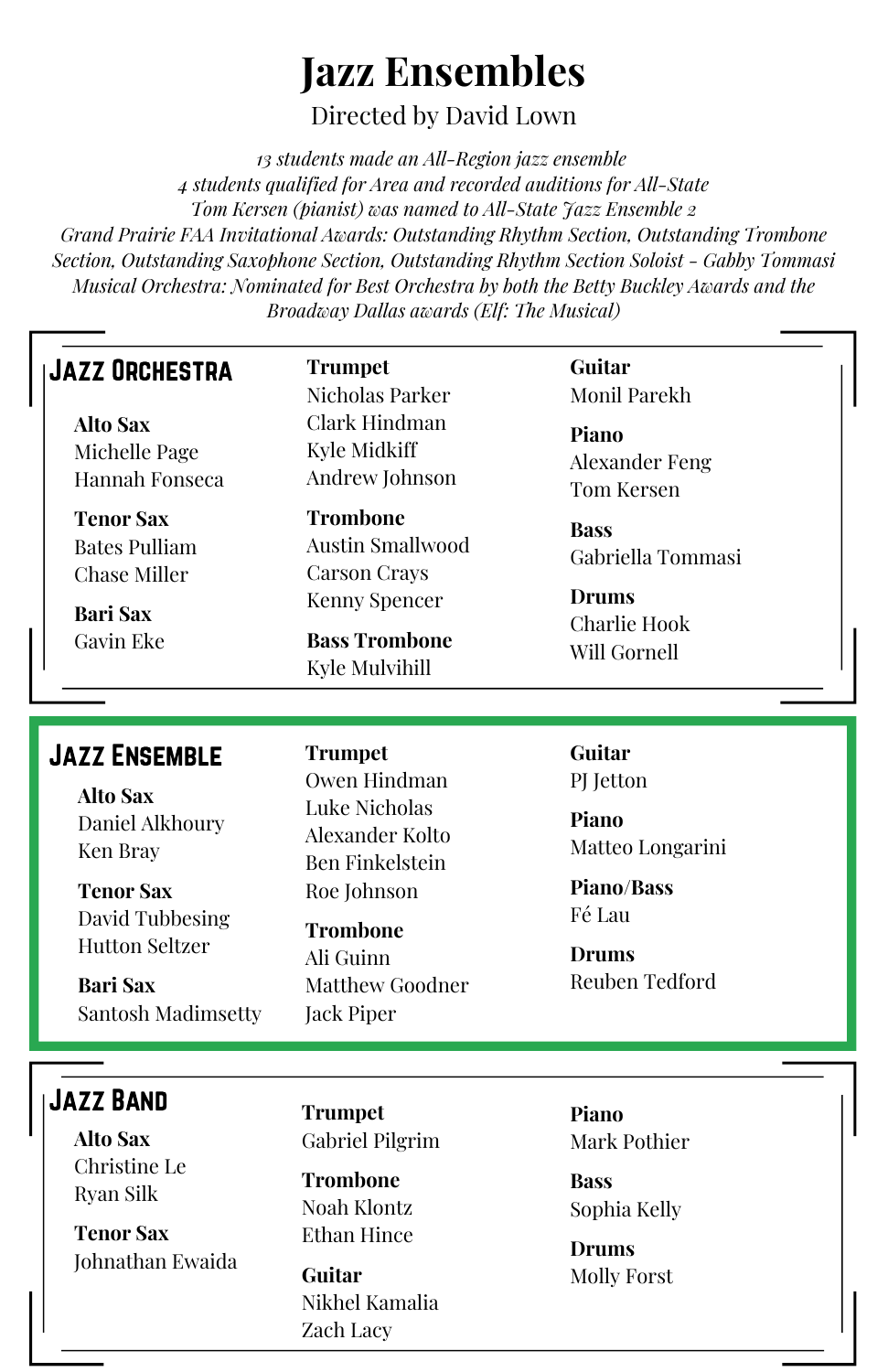# **Wind Symphony**

Directed by Ken Johnson

*2022 UIL Sweepstakes Award*

#### **Flute**

Kate Hansen Brittany Luan Carson Forkner Dhruvi Rukumanna Gari Isabella David Makena Kao Minju Kim Grace Drake

#### **Oboe**

Cara Parsons Elizabeth Wu Eri Pilon

#### **Bassoon**

Samuel Everett Johnathan Ewaida Paula Aponte

#### **Clarinet**

Mattie Kleespies Aleeza Virani Boyang Liu Hannah Fonseca Fé Lau Katarina Reinke Abigail Krasinski

## **Bass Clarinet**

Gavin Eke

#### **Alto Saxophone**

Michelle Page Karla Aleman Chase Miller Aigail Balson Brandon Yoshinaka Logan Clay

**Tenor Saxophone** Bates Pulliam

**Baritone Saxophone** David Tubbesing

#### **Trumpet**

Nicholas Parker Georgia Lamont Clark Hindman Nicholas Nolen Kyle Midkiff Lilly Smith Andrew Johnson Morgan Carr

#### **Horn**

Justin Sasek Rylie Allen Jake Tessnow Aidan Aalund Garrett Nelson

#### **Trombone**

Alexandria Guinn Hana Parker Kenneth Spencer Carson Crays Kyle Mulvihill Cody Loomis Max Kleespies

#### **Euphonium**

Nicole Krishna Kate McLane Austin Smallwood Jackson Piper

#### **Tuba**

Jackson Dockal Sebastian Lanuza Nick Stuart

#### **Percussion**

Mikey Blumberg David Guess John Morgan Koo Rachel Vu Ansley Bryan Carolina Bulnes Gabrielle Velasco Ethan Arnn Joey Brown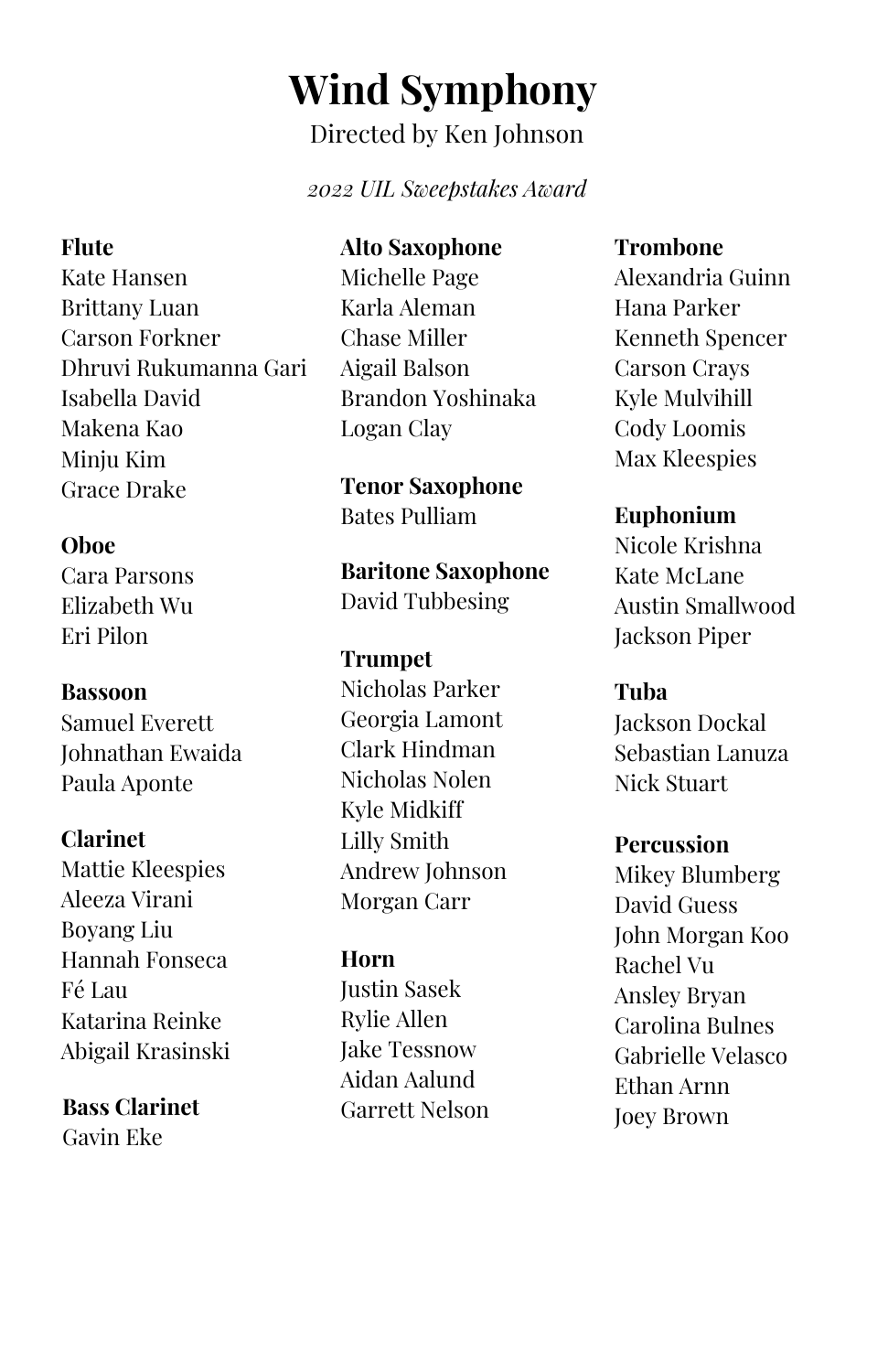# **Wind Ensemble**

Directed by Philip Jones

### *2022 UIL Sweepstakes Award*

#### **Flute**

David Zachariah Charissa Wang Jiya Sharma Isabelle Velasco Ivanna Aleman-Coronado Sudhithi Durusoju Bhavna Reddy

#### **Oboe**

Tyler Vu Sabrina Sun

#### **Bassoon**

Henry Scott Alfred Hale Grant Doby

#### **Clarinet**

Andrea Aguilar Villalobos Shriya Makam Gabriel Bononi Cunha Yash Baruah Meg McFadden Nathaniel Pilgrim Maddie Fernandes Corey Clarke Breanna Davenport

**Bass Clarinet** Azlaan Shafi

#### **Alto Saxophone** Elizabeth Smits

Daniel Alkhoury Ethan Phan Bryce Inouye Ken Bray Alexandra Walsh Khang To

**Tenor Saxophone** Christopher Clarin Hutton Seltzer

**Baritone Saxophone** Braeden Patterson

**Trumpet** Owen Hindman Ryan Krasinski Carl Langoe Arjan Oberoi Roe Johnson Preston Jezek Ben Finkelstein Morgan Brown

#### **Horn**

Alexander Kolto Matthew Cory Olivia LeBlanc Ryan Sanders

#### **Trombone**

Gabriella Tommasi Jack Swett Andrew Wanghan Matthew Goodner Alexander Charlton

#### **Euphonium**

Sunita Asgaonkar Evan Mitchell Michael Dickheiser Jonathan Heidebrecht

#### **Tuba**

Radien Kawai Evan Kostov Emma Mann

#### **Percussion**

Molly Forst Zachary Ding Federico Bulnes Elizabeth Dean Mickey Beauvais Sami Menon Carson Lackey Sydney Pruitt Enrique Vezga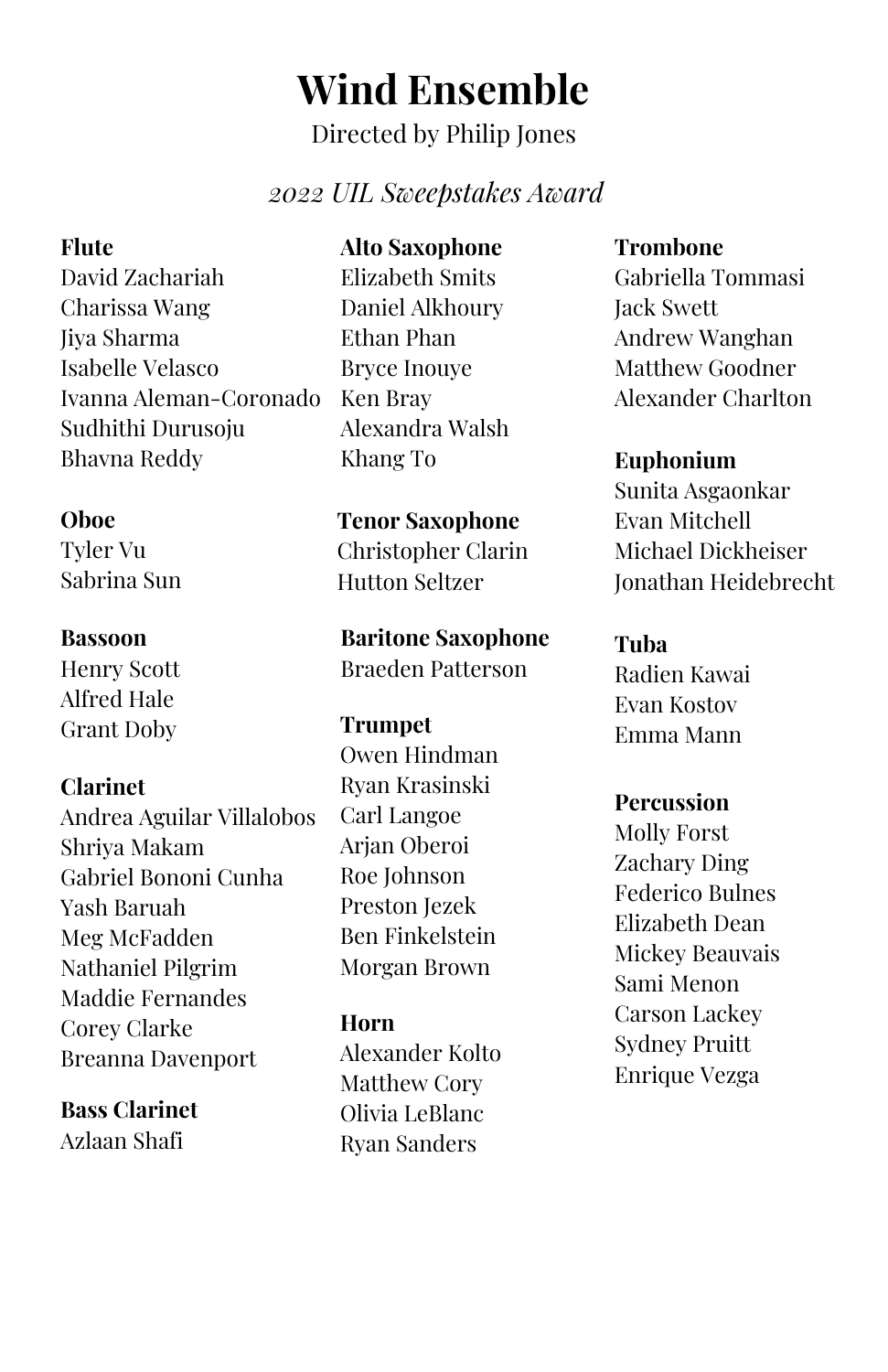# **Symphonic Winds Green**

Directed by Ken Johnson

#### *2022 UIL Sweepstakes Award*

#### **Flute**

Malika Kumbhat Elliott Saathoff Shuarya Maddimesetty Leo Xiao Vanessa Vazhappilly Alexandra Buzila Sarah Boumaiza

#### **Oboe**

Swati Shankar

#### **Bassoon**

Braden Callaway Jonathan Li Zoe Ogletree

#### **Clarinet**

Sophia Shabahang Safiy Islam Uzair Hashmi Mayli Heistein Julia Lehto Carolina Paredes Miriam Ehteredge Aneesha Rimmalapudi Aditi Prabhu Josie Yeager

**Bass Clarinet** Noah Hill

#### **Alto Saxophone**

Aruma Patel Erik Natvig Rahul Matthews Ryan Venne

**Tenor Saxophone** Jonathan E. Miller

**Baritone Saxophone** Akhil Nelapolu

**Trumpet** Ashton Tate Christal Andrews Vivian Lyne Catalina Lanuza Riley Wolf Luke Nicholas Olivia Hybargar

**Horn** Aminah Gordon Reed Owens

#### **Trombone**

Rowan Asgaonkar Ainara Zurita Bejar Cole Little Mateo Irizarry Yash Dahya Preston Rose Simon Shrestha Nicholas Veit

**Euphonium**

Ethan Holland Anishka Sharma Dylan Spiegelman

#### **Tuba**

Thomas Hall Avi Oberoi Nick Coscia

#### **Percussion**

Marcus Hall Will Gornell Denver Bush Charlie Hook Ethan Brownfield Siri Gangireddy Reuben Tedford Sean Le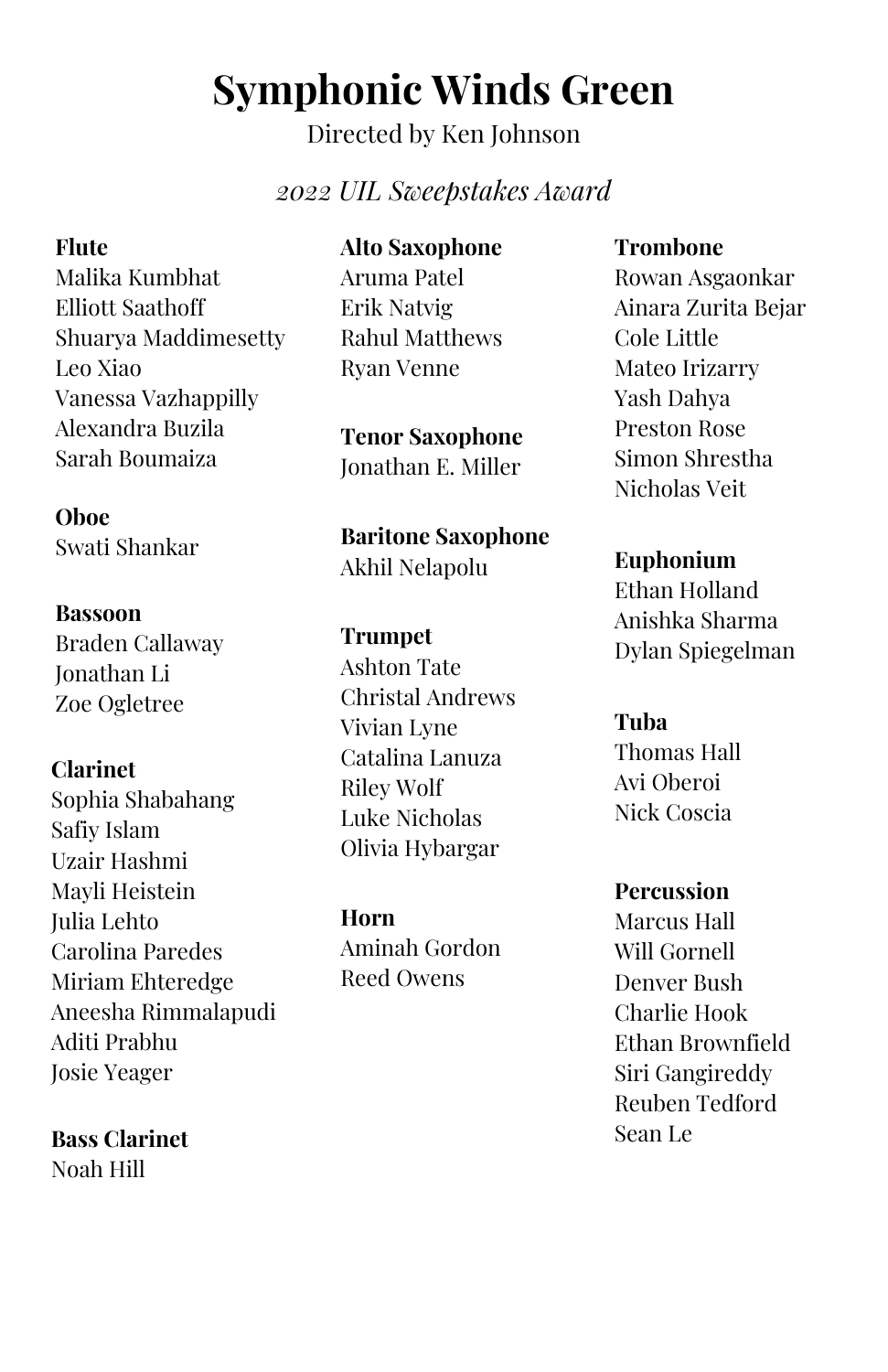# **Symphonic Winds White**

Directed by Philip Jones

*2022 UIL Sweepstakes Award*

#### **Flute**

Anika Sinha Cristina Garcia Alcala Ryleigh Larimer

## **Alto Saxophone**

Ashwin Iyer Dominic Nguyen Ryan Silk

### Brooklyn Schroeder Shaheer Qureshi Katelyn Wang

#### **Oboe**

Calvin Le

#### **Bassoon**

Jonathan Charlton Lilly Iber

#### **Clarinet**

John Fahoum Abia Hassan Arav Jhaveri Christine Le David Nguyen Stacey Parker Radhika Rao Dorothy Scott German Vivanco Reynaud **Trumpet** Cole Ungar Gabriel Pilgrim Luke Wilson Jake Nguyen

#### **Trombone** Dillon Braich Matthew Golomb Matthew Guzman Noah Klontz Jessica Martinez Connor Musier Benjamin Wellington Luke A. Wilson

#### **Euphonium**

Macy Bush Anshul Dharkar Gracie Fordjour Eason Kim

#### **Tuba**

Timur Didych Ethan Hince Margaret Thompson

#### **Percussion**

Srimann Nambakkam Emily Maxwell Aritra Bhar Rowan Conley Adrian Auyeung Lachlan Sherman Kayla Beaird Ben Pilat